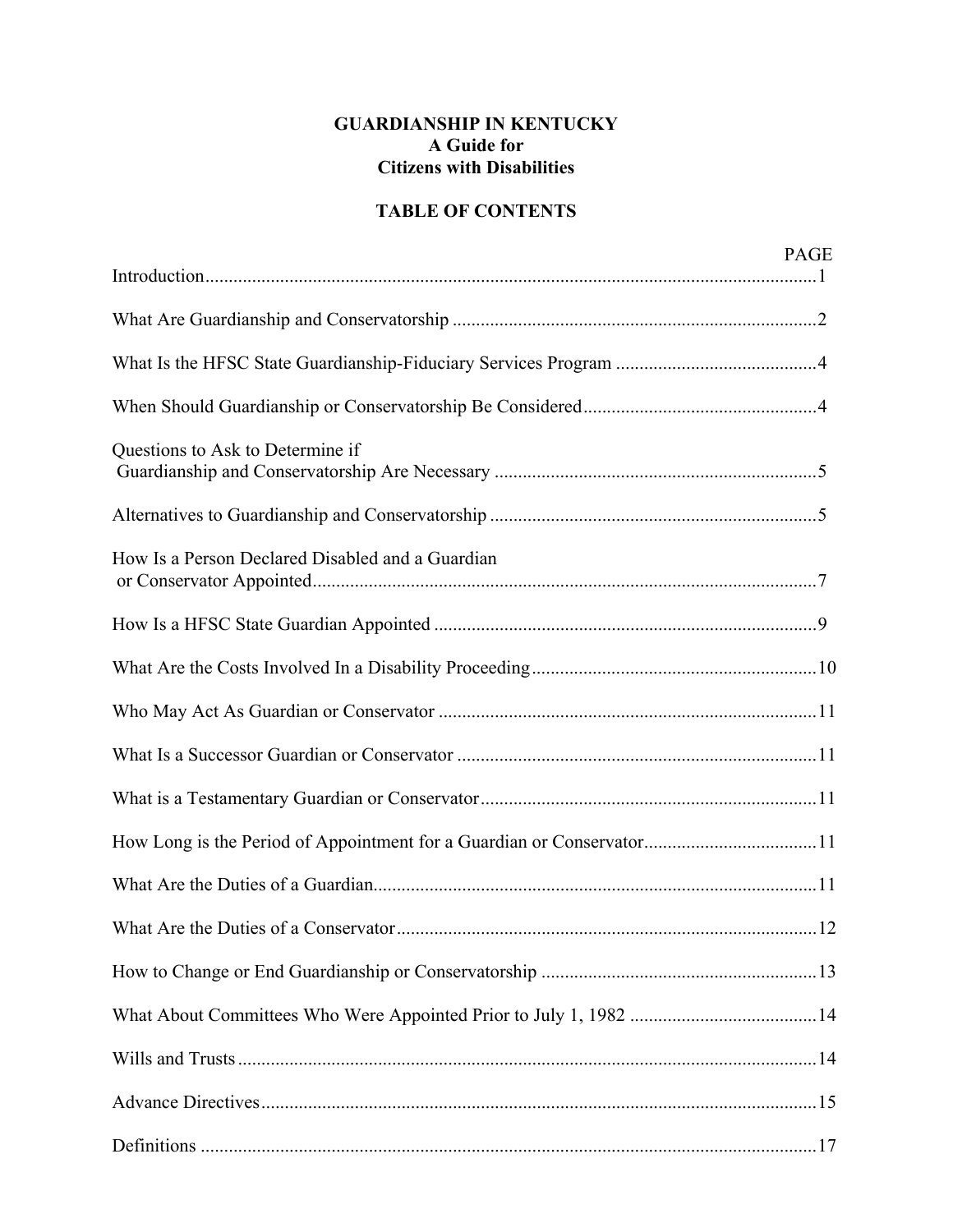#### **INTRODUCTION**

This brochure has been written for persons with disabilities and their parents, family members, and friends. It explains what a guardian is and why it may be important for a person who is unable to care for personal and financial affairs to have a guardian. The brochure tells about some alternatives to guardianship. The steps to follow to get a guardian are outlined; however, you should consult a lawyer before taking any of these steps.

The 1982 General Assembly passed a law effective July 1, 1982 that made major changes in Kentucky's old guardianship law (KRS 387.500). Various changes to the law were made by the 1984, 1986, 1990, and 1994 General Assemblies. The brochure explains the law and the amendments and in some cases points out how it is different from the old law. Real-life examples have been included to make the law less technical and more easily understood. Names included in the examples are fictitious.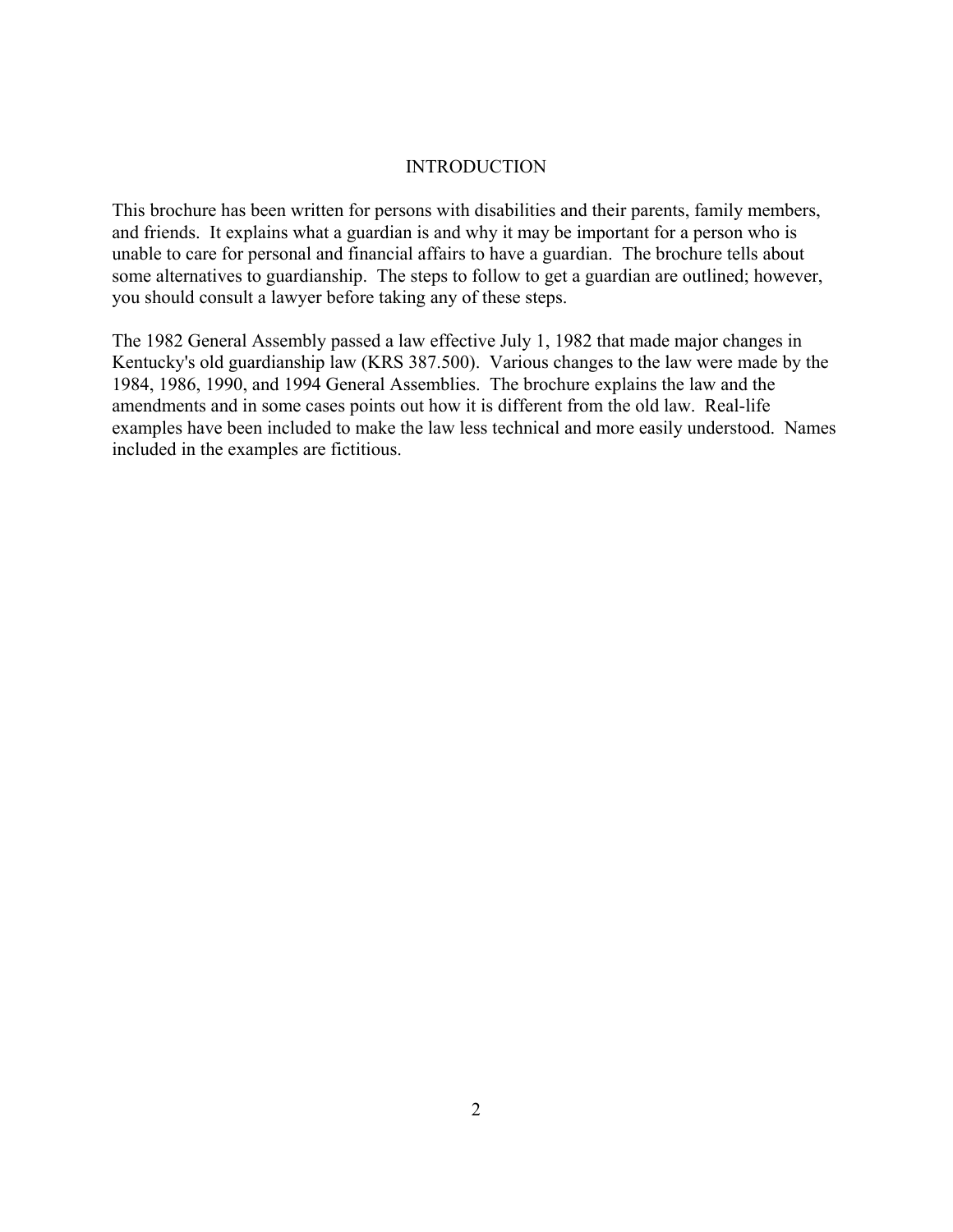#### **WHAT ARE GUARDIANSHIP AND CONSERVATORSHIP?**

Guardianship is a legal relationship between a capable adult (the guardian) and a ward, either a minor (a person under eighteen years old) or a legally disabled person. A legally disabled person is a person who has been found by a court to be unable to care for personal needs and/or unable to manage financial resources. At the same time a person is declared disabled by the court, another person--a guardian or conservator--is appointed to care for personal or financial needs in those areas the disabled person cannot manage alone.

- 1. A guardian may be given complete responsibility for the ward if the disabled person is unable to take care of personal needs.
- 2. A limited guardian may be appointed if the disabled person is declared partially disabled and can care for some personal needs but may need help in other areas.
- 3. A conservator may be appointed if a disabled person only needs help managing financial affairs.
- 4. A conservator may be appointed alone or in combination with a guardian to handle a disabled person's financial affairs.

Until 1982, legally disabled persons in Kentucky were called "incompetent." The persons appointed to manage their affairs were called "committees." When individuals were declared incompetent, they lost all of their civil rights (including the right to marry, to have drivers' licenses, to buy or sell property, or to make wills) regardless of their abilities to manage some of their own affairs. On July 1, 1982, a new law went into effect which provides that persons whose functional abilities are impaired will be declared disabled only in those areas in which they are actually unable to care for themselves or manage their finances. This means that they retain all rights which they are able to exercise. Under the new law, the term "committee" was replaced by the terms "guardian" and "conservator," and the term "disabled" replaced "incompetent." The procedure by which a person is determined disabled was changed to provide more safeguards for the disabled person. Here are some examples of when guardianship and conservatorship might be considered:

Mr. and Mrs. Jones, in their seventies with failing health, have petitioned the district court to have their son, John, declared disabled. John is forty years old with severe cerebral palsy and severe mental retardation. His sister, Jane, has submitted an application to be his guardian. John's primary income is a monthly Supplemental Security Income (SSI) check; his parents have a small insurance policy with John named as beneficiary. The court reviewed John's functioning abilities and appointed Jane guardian to care for all of John's personal needs and financial affairs.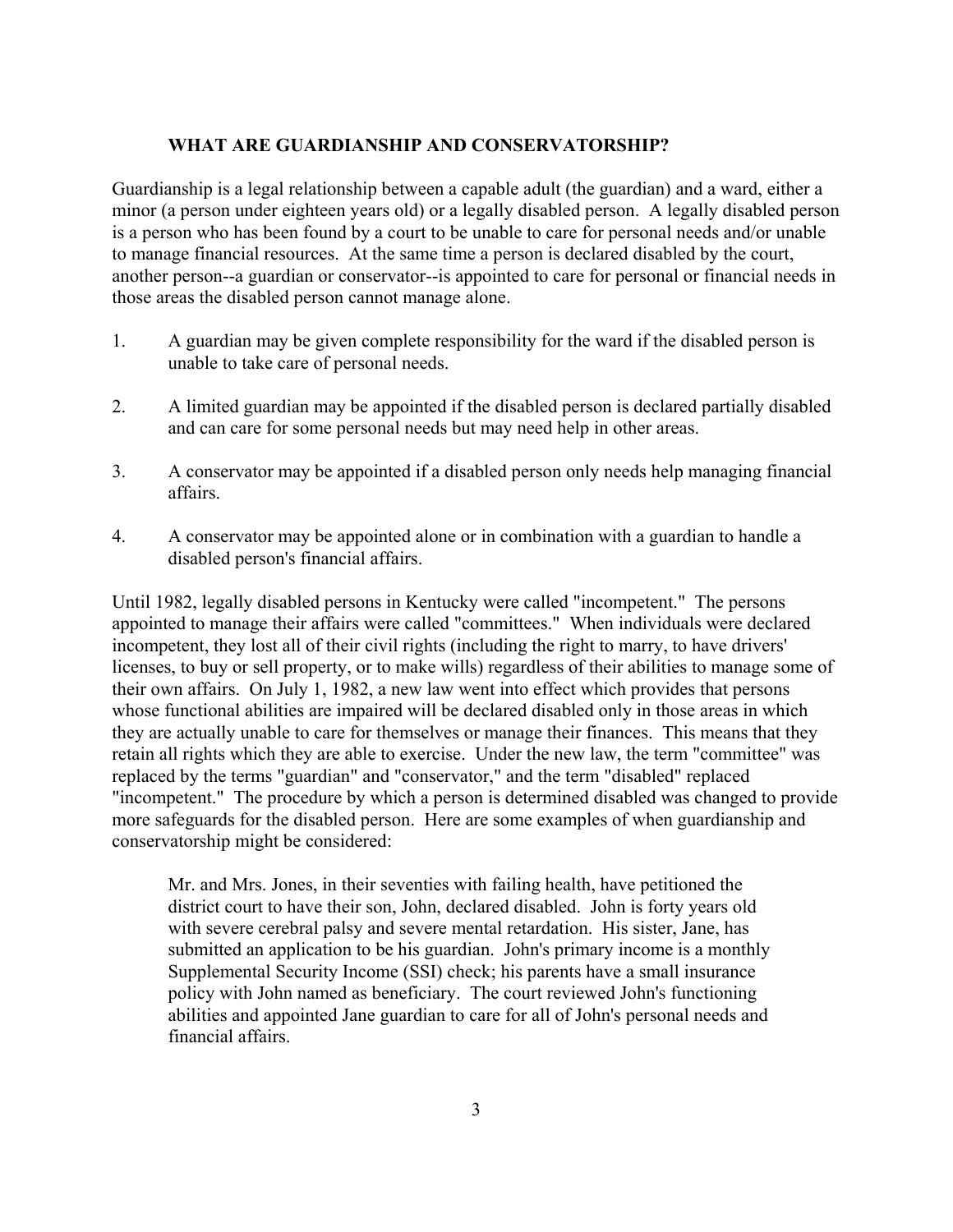David Brown's parents have just died and left David a large inheritance valued at \$500,000. David, twenty-seven, has autism and is unable to talk; during his school years, he tested in the profound mental retardation range. His sister, Joan, has petitioned the court to have David declared disabled. Joan Brown also applied to be David's guardian. As the court reviewed David's abilities and his needs, it determined that David needed a guardian and appointed Joan to care for David's personal affairs. At the same time, it appointed the bank in his home town to be conservator because of the large amount and complexity of his financial resources. The bank will distribute a monthly allotment to Joan to spend for David's needs but will invest the rest of David's holdings in his behalf.

Sarah Jane Brody, thirty-five, works in a sheltered workshop and lives in her own apartment. Until recently, Sarah Jane lived in an institution. She is said to have moderate mental retardation, and she has not yet developed basic mathematical skills. Her mother, Mrs. Roberta Brody, has filed a petition with the court to have Sarah Jane declared disabled. Mrs. Brody has also applied to be Sarah Jane's guardian. The court listened to friends and professionals who knew Sarah Jane and determined she was able to conduct her own daily affairs but needed assistance in major medical decisions and managing her money. The court declared Sarah Jane partially disabled and appointed Mrs. Roberta Brody limited guardian with specific areas of authority.

Jackie Graham has a job making salads in a restaurant and lives in her own apartment. She manages her personal affairs but has trouble budgeting her pay check to make it last until the next check. Her mother used to help Jackie budget her money, but it is more difficult now that Mrs. Graham is in a nursing home. Mrs. Graham has filed petition to have Jackie declared disabled, but there are no friends or relatives who can serve as guardian. The court agreed that Jackie was capable of caring for her personal needs, including decisions about where to live and work, but needed help with managing her money. For that reason, no guardian was appointed. However, the State Guardianship-Fiduciary Services Office was appointed conservator to help Jackie with her money since there was no one else able to provide this assistance.

Steve Thomas is twenty-seven and lives at home. He is said to be mildly retarded. He is learning job skills at a sheltered workshop. Steve's parents receive his SSI check as his "representative payee," and they assist him in budgeting his money. They also are teaching him to purchase clothes, food, etc.; and they help him get routine medical attention. Steve does not need a guardian at this time because his need for limited help is being adequately met by informal means.

The 1994 General Assembly created a new section of Kentucky's guardianship statute that allows an adult of sound mind to execute a verified petition for the voluntary appointment of a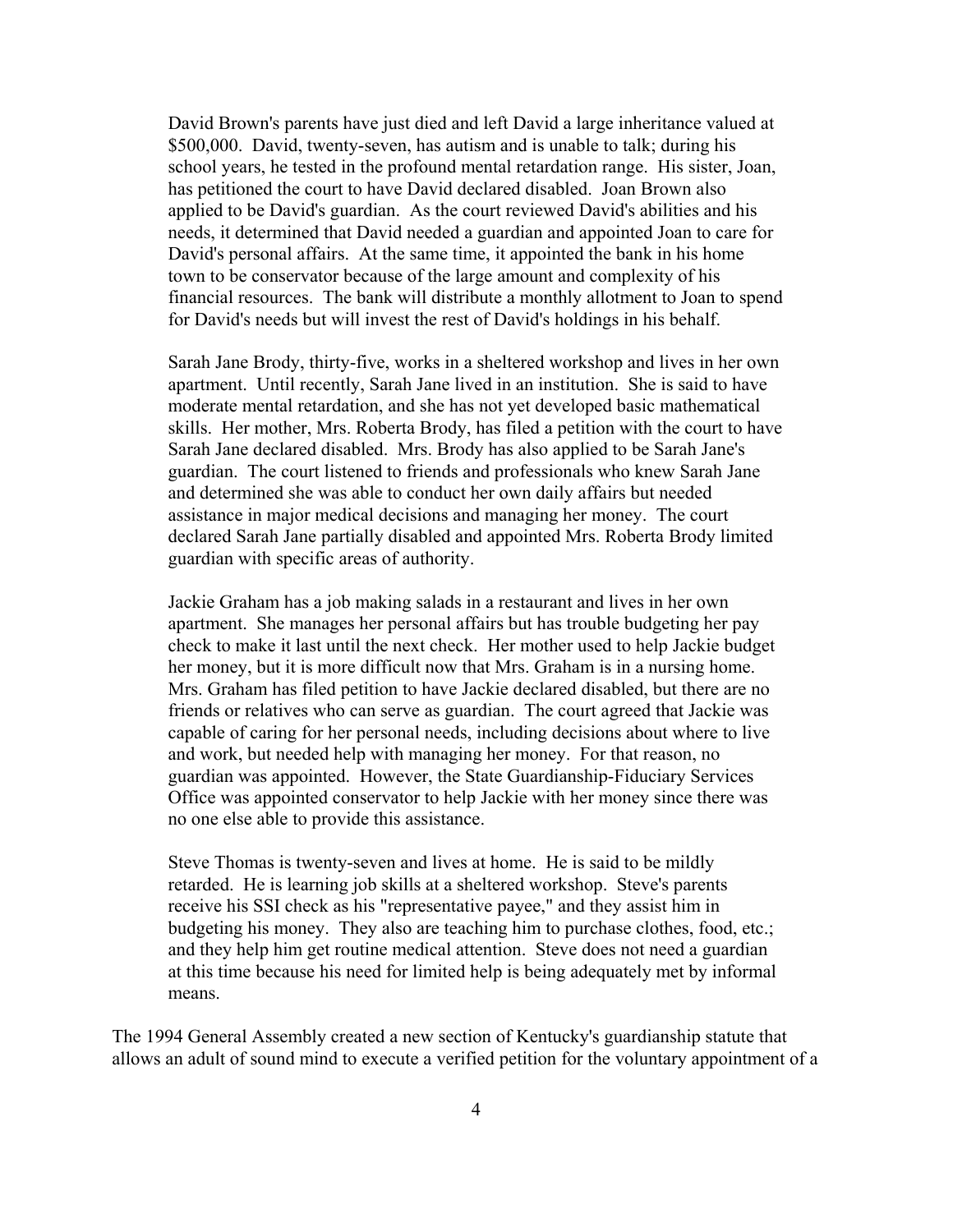guardian or conservator. The petition may name whom the person wishes to be appointed as the guardian or conservator in the future should the need arise for one.

Once such a petition is voluntarily filled out by a person, it may be filed with the court at the time a licensed physician swears in an affidavit that the person is no longer able to make informed decisions. After a petition for standby guardian or conservator is filed with an affidavit of a physician, the court may, without notice, appoint the person nominated in the petition to serve as guardian or conservator, or the court may hold a hearing on the matter.

The person executing a standby guardianship or conservatorship petition may revoke the petition at any time prior to being given a guardian or conservator as long as the person is still of sound mind. Revocation may be accomplished by actually destroying the petition or executing a proper document directing the revocation of the petition. If the petition was given to any person, firm, bank, trust company, or the circuit clerk to be held, a document of revocation should be given to that person.

#### **WHAT IS THE HFSC STATE GUARDIANSHIP-FIDUCIARY SERVICES PROGRAM?**

The State Guardianship-Fiduciary Services Office (hereafter State Guardianship Office) was established over twenty years ago to implement KRS 210.290. The State Guardianship Program is administered under the Health and Family Services Cabinet, Department for Community Based Services. The State Guardianship Office was initially established to provide guardianship services to those disabled persons living in state institutions. In 1978, the General Assembly passed an amendment to KRS 210.290 to authorize the State Guardianship Office to become guardian for both institutionalized and "uninstitutionalized individuals" who have "no other suitable person or entity available and willing to be appointed."

The State Guardianship Office is mandated by law to perform those guardianship duties that are directed by the court at the time of the disability hearing. Therefore, the Guardianship Office can function as guardian, conservator, limited conservator, limited guardian, or any combination as assigned by the court.

The law states that the State Guardianship Office only be used when there is no other suitable person or entity who is willing or able to perform the duties as guardian. Most referrals to the State Guardianship Office are from local Community-Based Services agencies that are aware of a person who needs help in making sound decisions concerning his/her well-being.

# **WHEN SHOULD GUARDIANSHIP OR CONSERVATORSHIP BE CONSIDERED?**

Until a child reaches the age of majority, parents are considered the "natural" guardians. According to Kentucky law, the child is freed from parental control at the age of majority. Unless a court has determined that the individual is unable to care for personal or financial needs, the law presumes that the child is capable of exercising the rights of an adult. Many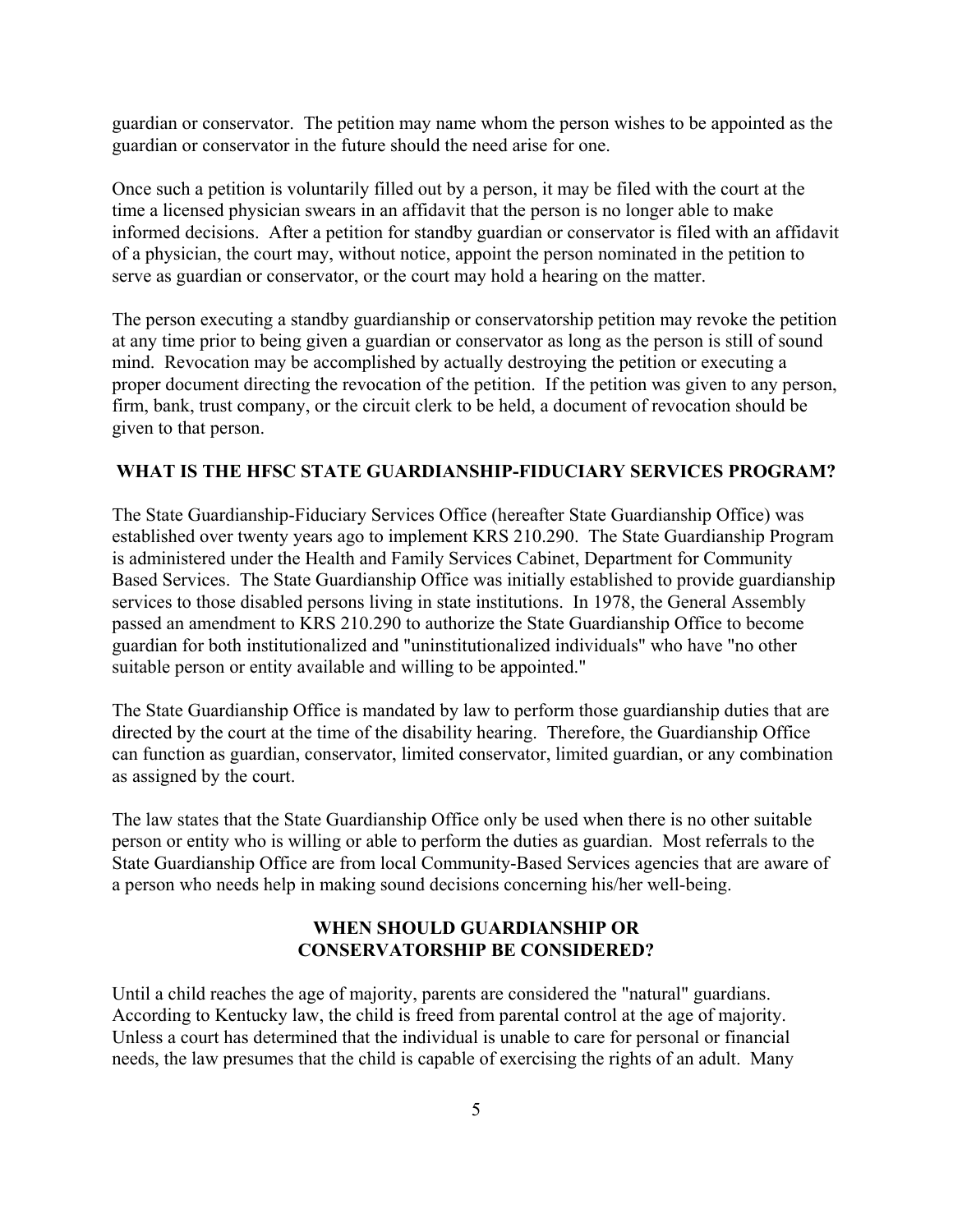disabled persons continue to live in their home communities with the assistance of family and friends and do not need formal legal intervention. However, when an individual is not capable of exercising all the rights of an adult and friends and relatives are not able to provide informal assistance, guardianship or conservatorship may become necessary to legally enable another person to make decisions for and act on behalf of the disabled individual.

# **QUESTIONS TO ASK TO DETERMINE IF GUARDIANSHIP AND CONSERVATORSHIP ARE NECESSARY**

The need for a guardian or conservator is dependent on the abilities and disabilities of each individual. The decision of whether to seek the appointment of a guardian or conservator should be made with assistance from a lawyer.

Some questions to consider in determining whether guardianship or conservatorship is necessary are:

- 1. Is the disabled person able to adequately provide for personal needs for physical health, food, clothing, or shelter?
- 2. Is the disabled person able to manage personal financial resources effectively?
- 3. Is the disabled person going to be taken advantage of if no one is appointed to act as guardian?
- 4. Is assistance available through means other than guardianship or conservatorship?

# **ALTERNATIVES TO GUARDIANSHIP AND CONSERVATORSHIP**

Many disabled people are able to manage their personal or financial affairs without intervention of a guardian or conservator and with appropriate services and support from family and friends. Some alternatives to guardianship and conservatorship are:

- 1. Skills Training: There are successful teaching tools available to allow handicapped persons to develop skills in areas where weaknesses are identified. This approach reinforces the concept that even the most severely handicapped person is capable of acquiring some independent living skills. If, after some time, it becomes apparent that a person is unable to acquire a needed skill, other alternatives should be considered. This training can be obtained with the assistance of appropriate service-providing agencies.
- 2. Citizen Advocacy: Citizen advocacy is a program in which mature, competent volunteers are matched with individuals who need assistance in caring for their personal or financial affairs. A citizen advocate may assume a wide variety of roles. Depending on the needs of the disabled individual, s/he may serve as a guide and advisor, assist with budgeting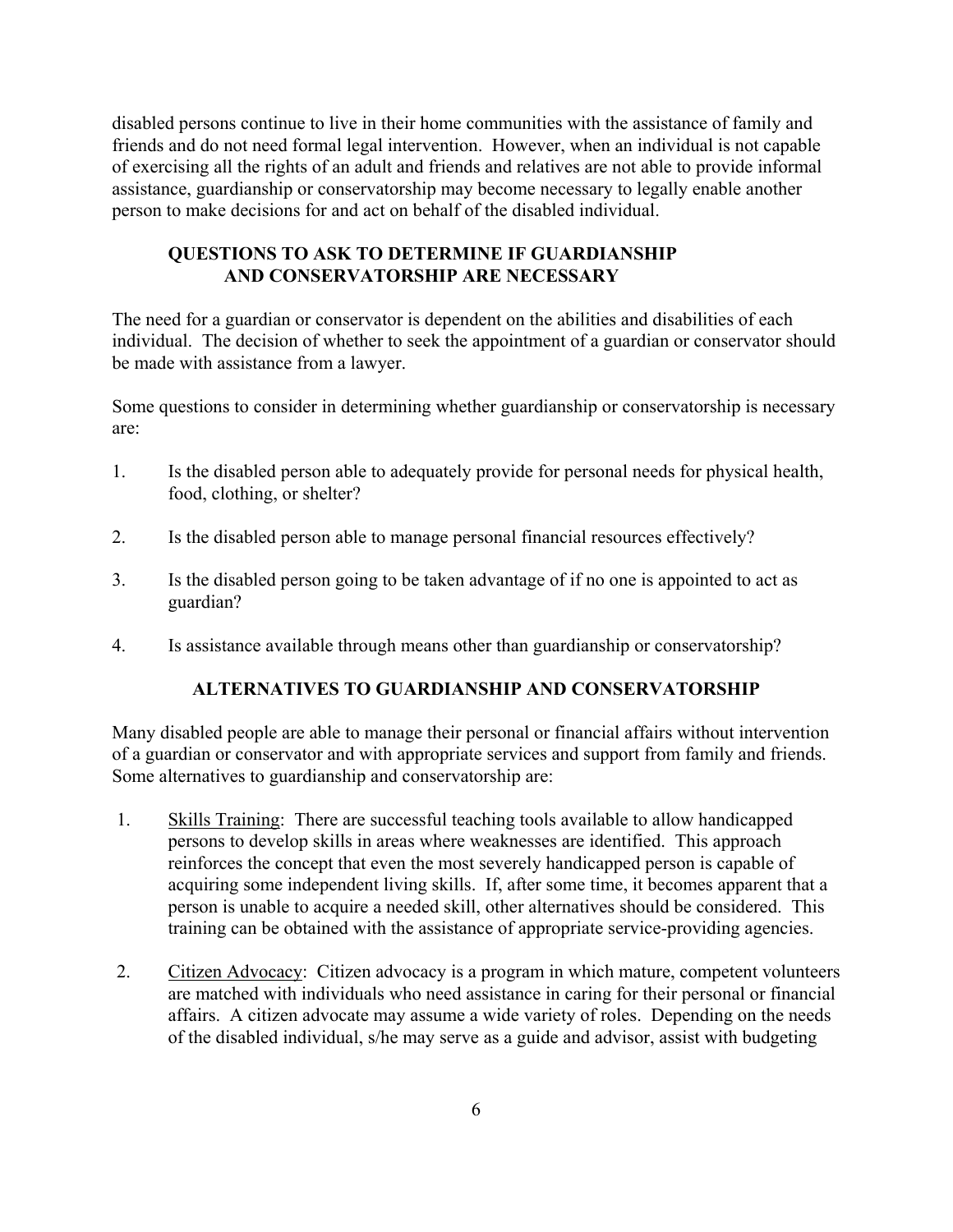and paying bills, help make purchases, and perform all the supportive activities that are usually provided by family and friends when they are present.

- 3. Bank Account Requiring Co-Signatures: These accounts allow for protection of a disabled person's finances, while ensuring that the disabled person is given the opportunity to develop skills in basic money management. Of course, an account should only be established with a trusted and responsible relative or friend.
- 4. Trust Fund: If parents' major concern is how a disabled person will manage an inheritance, they may choose to establish a trust fund rather than a guardianship. A trust is a legal device which permits one person to manage property and money for the benefit of another person in accordance with the directions of the person who set up the trust. The success of a trust depends on the selection of the trustee, the person or agency that will administer the trust. A trustee has no authority to make personal decisions for an individual for whom a trust is established. (See page 14.)
- 5. Power of Attorney: An individual may authorize someone else to make certain decisions on her/his behalf. The person appointed is called an attorney-in-fact. Power of Attorney may be used only if the person granting the power of attorney fully understands what s/he is authorizing another individual to do. However, it may be written so that it continues in the event that the person later becomes disabled. This type of document is called a Durable Power of Attorney. (See page 15.) A Power of Attorney allows a person control over the powers granted and may be revoked or modified as a person desires.
- 6. Representative Payee: A number of government benefit programs, such as Social Security, Supplemental Security Income (SSI), and the Veterans' Administration, permit a representative payee to receive and manage the funds from that agency for another person who is deemed by the agency as unable to manage personal funds. The representative payee is appointed through the government agency, for example, the Social Security Administration, and does not involve a court's determination of disability. The representative payee has no authority beyond managing income from a particular agency.
- 7. Curator: Kentucky law provides that aged or infirm persons who consider themselves unable to manage their own estate may voluntarily apply to the district court for another person to be appointed to manage their financial resources. Such a proceeding is done without notice to others or a hearing. There is no legal determination of disability.
- 8. Advance Directive: Kentucky law allows adults with the ability to make and communicate health care decisions to execute a document that provides directions relative to their health care to be followed in the event they are not able to make and communicate health care decisions. (See page 15.)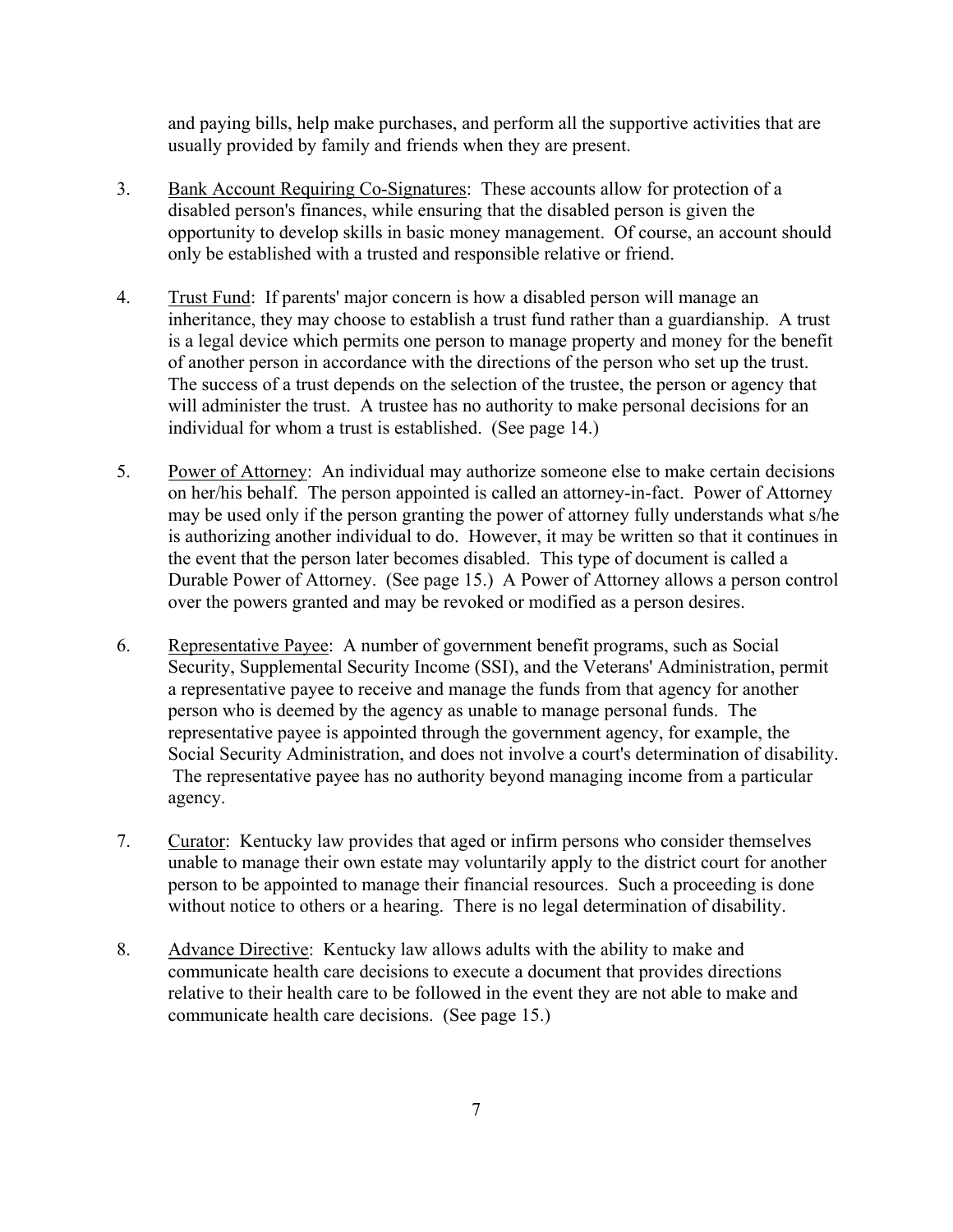- 9. Adult Protective Services: The state provides protective services for persons needing assistance in managing their resources, carrying out the activities of daily living, or protecting themselves from neglect or hazardous or abusive situations. Unlike the other alternatives, adult protective services would not provide a continuous one-to-one relationship with the disabled person; instead, the caseworker, who will only visit periodically, may change from time to time.
- 10. Protection and Advocacy: The Protection and Advocacy Division (P & A) is available to protect and advocate for the human, civil, and legal rights of persons with disabilities. Some disabled persons may be able to handle their every day lives but may encounter special problems requiring the assistance of an agency like Protection and Advocacy. Families and friends should be sure disabled persons are aware of the services provided by  $P \& A$ .

# **HOW IS A PERSON DECLARED DISABLED AND A GUARDIAN OR CONSERVATOR APPOINTED?**

Proceedings to determine disability and appoint a guardian or conservator take place in the district court where the person thought to be disabled--the "respondent"--lives or, if the person is a minor, where the will of the minor's last surviving parent was probated, if that will nominates a guardian or conservator. In all other cases, it is the county where the minor resides.

- 1. A petition, a form available from the local district court, is completed and filed with the court. Any person concerned with the welfare of the respondent may file the petition. The form asks for information about where the respondent lives, who is next of kin, and why a guardian or conservator is necessary.
- 2. At the same time the petition for a disability determination is filed, an application for appointment must also be filed by the person intending to be guardian or conservator of the respondent. This application is also available from the district court. The district court will not begin the disability determination process until this application is filed.
- 3. If the respondent does not have a lawyer, the court will appoint an attorney to provide representation. The court will pay the lawyer's fees if the court determines the respondent is unable to do so. The county attorney will represent the state in the process. The person who filed the petition (the petitioner) is not required to have an attorney but may choose to do so.
- 4. The district court will schedule a hearing before a jury of six (6) individuals. The jury will decide whether the respondent is fully or partially disabled in personal and/or financial affairs. The judge will write a court order appointing a guardian or conservator as indicated by the jury findings and designating those areas in which the individual is authorized to act in behalf of the disabled person. The court order will be filed with the court but must also be indexed in the county clerk's office.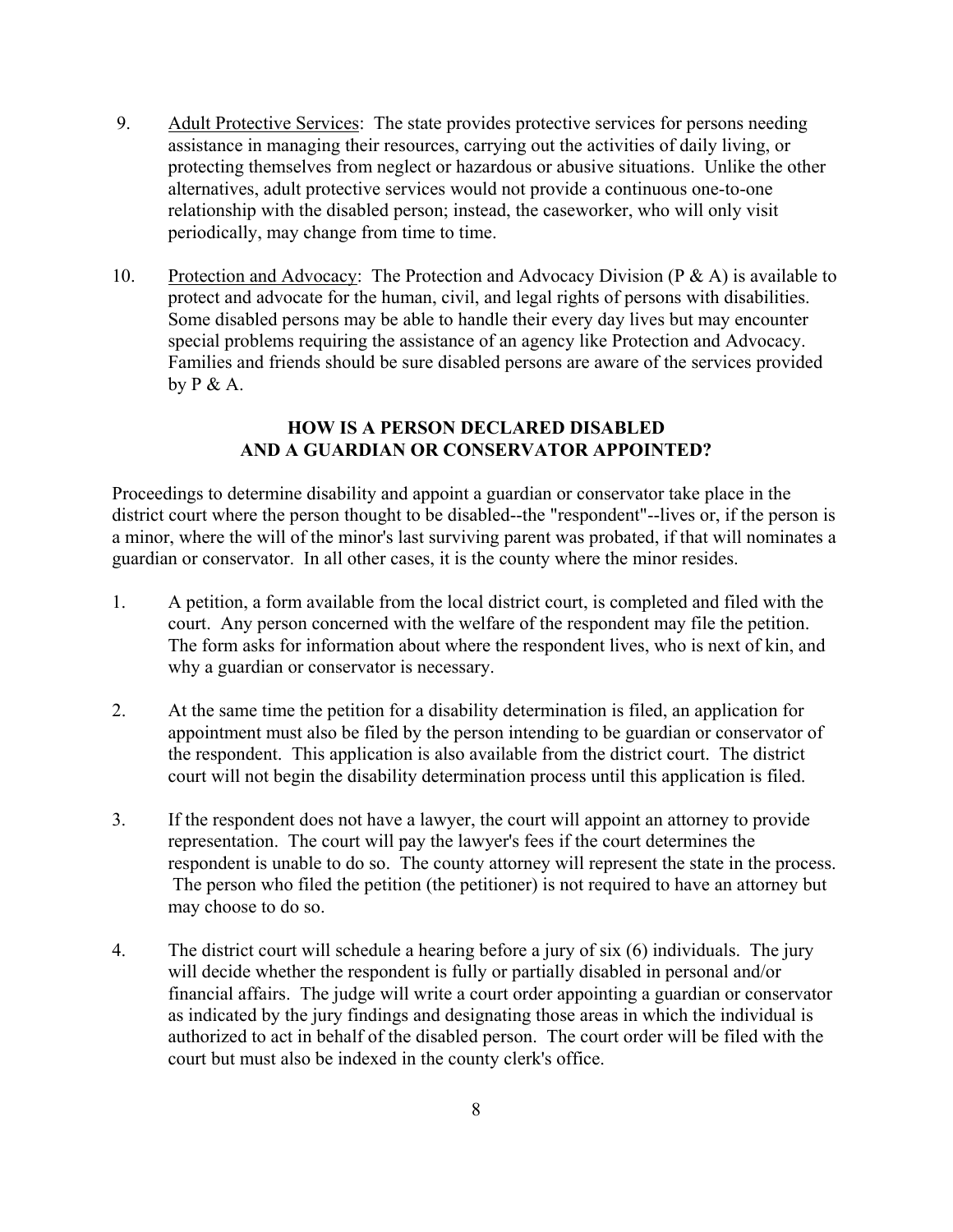- 5. At least two (2) weeks before the hearing the district court will send notice of the hearing date to: the petitioner, the respondent, the person who has applied to be the guardian or conservator, the respondent's next of kin, and the person who has custody of the respondent.
- 6. Before the hearing, the respondent must be examined by at least three (3) people: a physician, a psychologist, and a social worker. If the respondent is thought to be disabled because of mental retardation or mental illness, at least one of the examiners must be a professional qualified in mental retardation or mental health, as appropriate. Those persons will give the court a very thorough evaluation of the respondent, including assessments of the respondent's mental, physical, social, and education abilities and needs; a recommendation as to the kind and amount of guardianship needed; and a recommendation as to the most appropriate living arrangement and treatment program. If these evaluation reports are not filed with the petition, the county where the proceedings are held will pay for the evaluations if the court determines the respondent cannot pay for them.

If the respondent lives in a licensed facility for persons with mental illness or mental retardation and the facility files the petition, the facility will provide the court the required evaluation of the respondent when the petition is filed. The respondent may request a second set of evaluations if it is believed that the initial evaluations are biased. These will be paid for by the county if the respondent is unable to afford them.

- 7. If the evaluation reports are filed with the petition, the district court will hold a hearing within thirty (30) days. Otherwise, the court will order the evaluations and schedule the hearing within sixty (60) days unless more time is needed.
- 8. The respondent must be present at the hearing unless the court determines that attendance would subject the person to serious risk of harm.
- 9. A person will NOT be declared disabled unless a guardian or conservator is appointed at the same time. This is one of the major changes under the new guardianship law.

Some examples of appointments of guardian and conservator follow:

John Barkley will be eighteen in two weeks. John's doctor has indicated John will need major surgery within a year. John has mental retardation and cannot fully understand the complications that may arise with the surgery. His social worker has advised his parents to petition the district court for a disability determination hearing, even though John will continue to live with his parents. Mr. and Mrs. Barkley talk with their lawyers and complete the petition and application for guardianship from the district court. The court orders the necessary evaluations completed and schedules a hearing in two months. At the hearing attended by all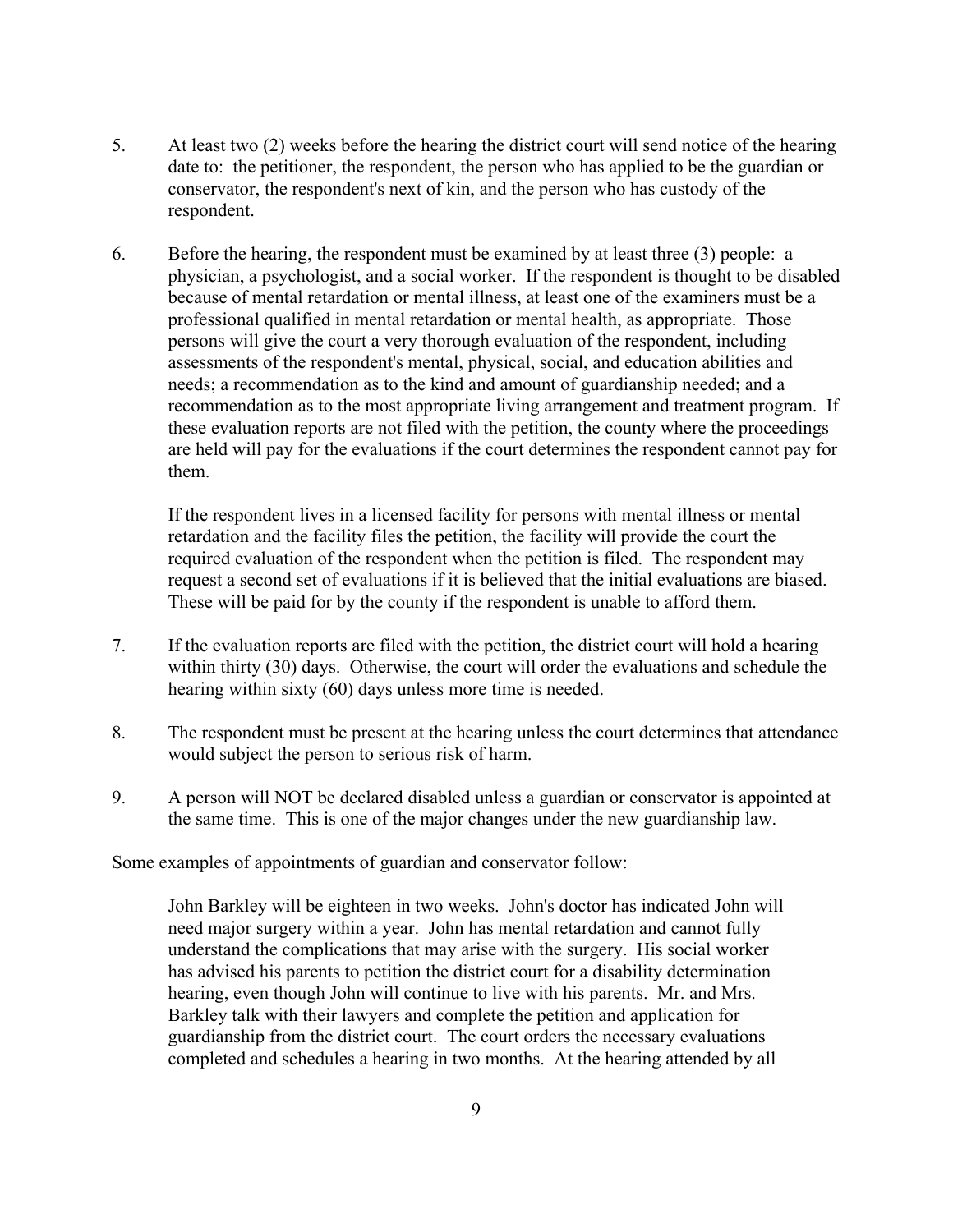the Barkleys, the jury finds John partially disabled. The judge appoints Mrs. Barkley limited guardian in those areas John cannot handle on his own.

Joan Parker has lived in a state-operated facility for persons with mental retardation for twenty years. After Joan's parents died in an accident, her social worker realized that Joan had no legal guardian. She files a petition with the local district court, and Joan's sister completes the application to be guardian. At the same time, the facility sends the court the necessary evaluations of Joan's abilities and needs. The district court sends Joan, her sister, the facility, and the social worker notice that the hearing will be in two weeks. Joan is declared fully disabled by the jury, and her sister is appointed guardian by the judge.

Sara Robinson is a seventy-eight-year-old woman who resides in a nursing home. Due to her medical condition, Sara's ability to make sound medical decisions has quickly deteriorated. Therefore, the Community Based Services Department at the nursing home has suggested the need for a limited guardian. Her only daughter agrees but doesn't feel that she can assume those responsibilities due to her current family responsibilities. The social worker then applied to the State Guardianship Office for services. At the disability hearing in the district court the State Guardianship Office was appointed conservator and limited guardian concerning medical decisions.

## **HOW IS A HFSC STATE GUARDIAN APPOINTED?**

Once it has been determined that there is no suitable family member or interested person who is willing or able to become guardian or conservator for a disabled person, the petitioner can ask the Health and Family Services Cabinet, State Guardianship Office, to apply to become guardian.

1. The petitioner calls one of the six regional offices, depending on the county of residence of the respondent, to initiate the referral process for state guardianship. In order to determine which office to make the referral to, call the office located nearest to you:

> Prestonsburg (606) 886-9423 Lexington (859) 245-5748 Somerset (606) 677-4210 Louisville (502) 595-4052 Elizabethtown (270) 766-5099 Hopkinsville (502) 886-4431 X 387 Frankfort (502) 564-2474

2. At that time, a telephone referral will be taken. This will be followed by a packet of information to be sent to the petitioner to be completed and returned to the local State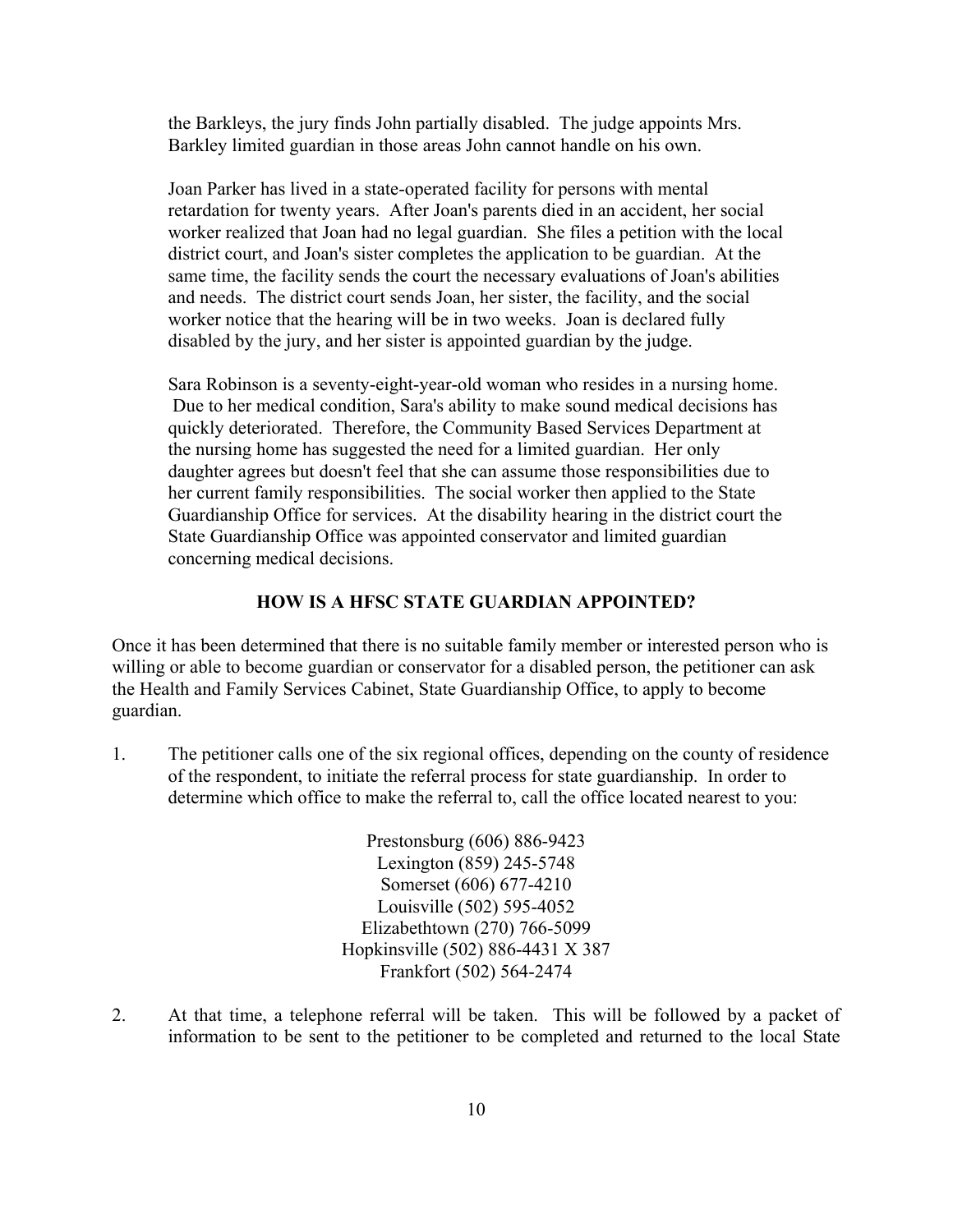Guardianship Office. The packet will include "A Petition to Determine if Disabled," Guardianship Information Questionnaire, and a letter of instruction.

- 3. Once the material is returned, the State Guardianship Office will complete the "Appointment for Fiduciary" form and return the court forms to the petitioner, who will immediately file it with the district court clerk.
- 4. The procedure at this point follows that mandated by law and described earlier in the pamphlet on page 6.
- 5. If the petitioner has difficulty with this procedure, the State Guardianship Office at (502) 564-2474 or the Protection and Advocacy Division at 1-800-372-2988 should be contacted.

Some examples of appointments of a state guardian and state conservator are as follows:

Diane Roberts participates in a community-based program and works in a sheltered workshop. The Interdisciplinary Team that works with Diane daily has determined that she needs assistance to make decisions in all phases of her life. Since the state had earlier removed her from her home due to physical and sexual abuse, it has been determined that her parents are not candidates to become her guardian. Her sister lives in another state and doesn't want the responsibility. Therefore, her social worker has called the local State Guardianship Office and referred her case for a state guardian.

James Wells works full-time as janitor and has recently gotten a raise to \$5.00 an hour. He could make ends meet if he could budget his money, but his "friends" tend to bully him out of a good portion of his weekly check. A concerned neighbor called the local State Guardianship Office to refer his need for assistance with managing his money. There are no trusted friends willing to provide informal assistance nor any person willing to serve as conservator for Mr. Wells. DCBS agreed to petition the court to secure a conservator for James. The referral packet has been completed by both DCBS and the local HFSC State Guardianship Office and filed in district court. The hearing has been set for some time within the next sixty days.

# **WHAT ARE THE COSTS INVOLVED IN A DISABILITY PROCEEDING?**

There is no fee for filing a petition for a determination of disability. There may be a small fee for the application for appointment as guardian or conservator. The county will pay for the evaluation reports and legal representation if the respondent is unable to pay for an attorney or evaluation reports.

## **WHO MAY ACT AS GUARDIAN OR CONSERVATOR?**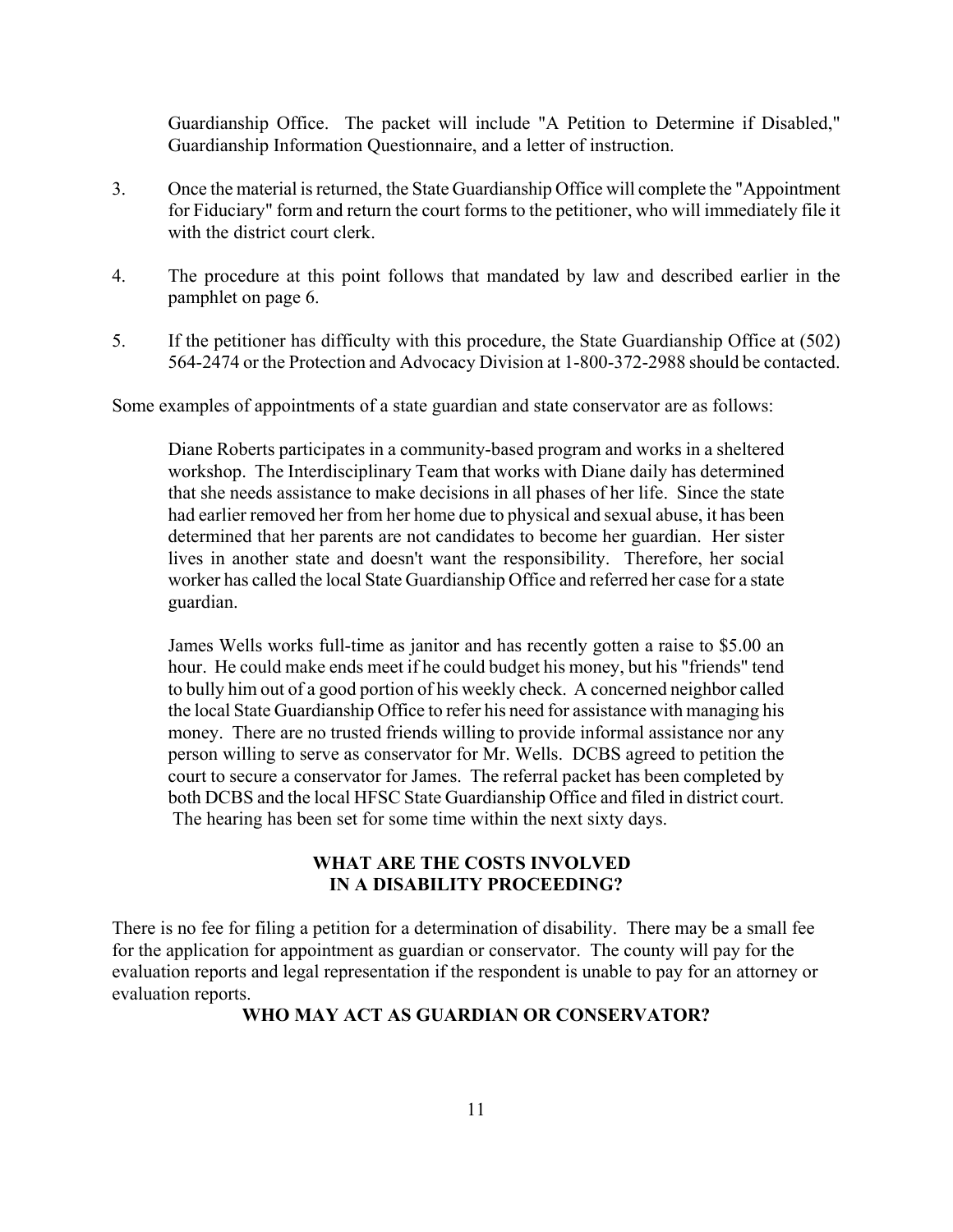The court may appoint any person or any public or private agency that is capable of acting as guardian or conservator. The law used to provide that family members be given preference for appointment. That has been changed so that, although kinship is one of several factors to be considered, the court will appoint the person best qualified and willing to serve. The court must consider any preference stated by the disabled person.

## **WHAT IS A SUCCESSOR GUARDIAN OR CONSERVATOR?**

At the time that a guardian or conservator is appointed or at any later time, the court may appoint another person--a "successor"--to succeed the initially appointed guardian or conservator upon death, resignation, or inability to serve. The successor may also act in the case of an emergency if the appointed guardian or conservator is unavailable. To be appointed, the successor must fill out an application which is provided by the district.

## **WHAT IS A TESTAMENTARY GUARDIAN OR CONSERVATOR?**

If a family member of a disabled person is a guardian or conservator, the family member may, in a will, nominate someone to serve as the successor guardian or conservator. While the nomination is not legally binding, courts will generally honor the nomination unless there is clear evidence that it would not be in the best interest of the ward to do so. Having such a nomination by will may make the transition period between guardians and conservators easier.

## **HOW LONG IS THE PERIOD OF APPOINTMENT FOR A GUARDIAN OR CONSERVATOR?**

A guardian or conservator of a person who is totally disabled may be appointed for a period of "unlimited duration." The guardian or conservator may be appointed with no limit as to how long the individual may serve, although the court may choose to limit the period of appointment. A limited guardian or a limited conservator may be appointed for no more than five (5) years and may be appointed for less than that period of time.

If, near the end of this period of appointment, a limited guardian or conservator thinks the ward continues to need services, the individual may ask the court to extend the appointment for another five (5) years.

## **WHAT ARE THE DUTIES OF A GUARDIAN?**

A guardian has responsibility for the care and custody of the ward. Depending upon the specific rights taken away from the respondent, the guardian's duties may include:

1. Arranging for a place for the ward to live.

Parents and guardians may admit their minor family members and wards to state mental retardation treatment centers without additional court hearings if treatment personnel at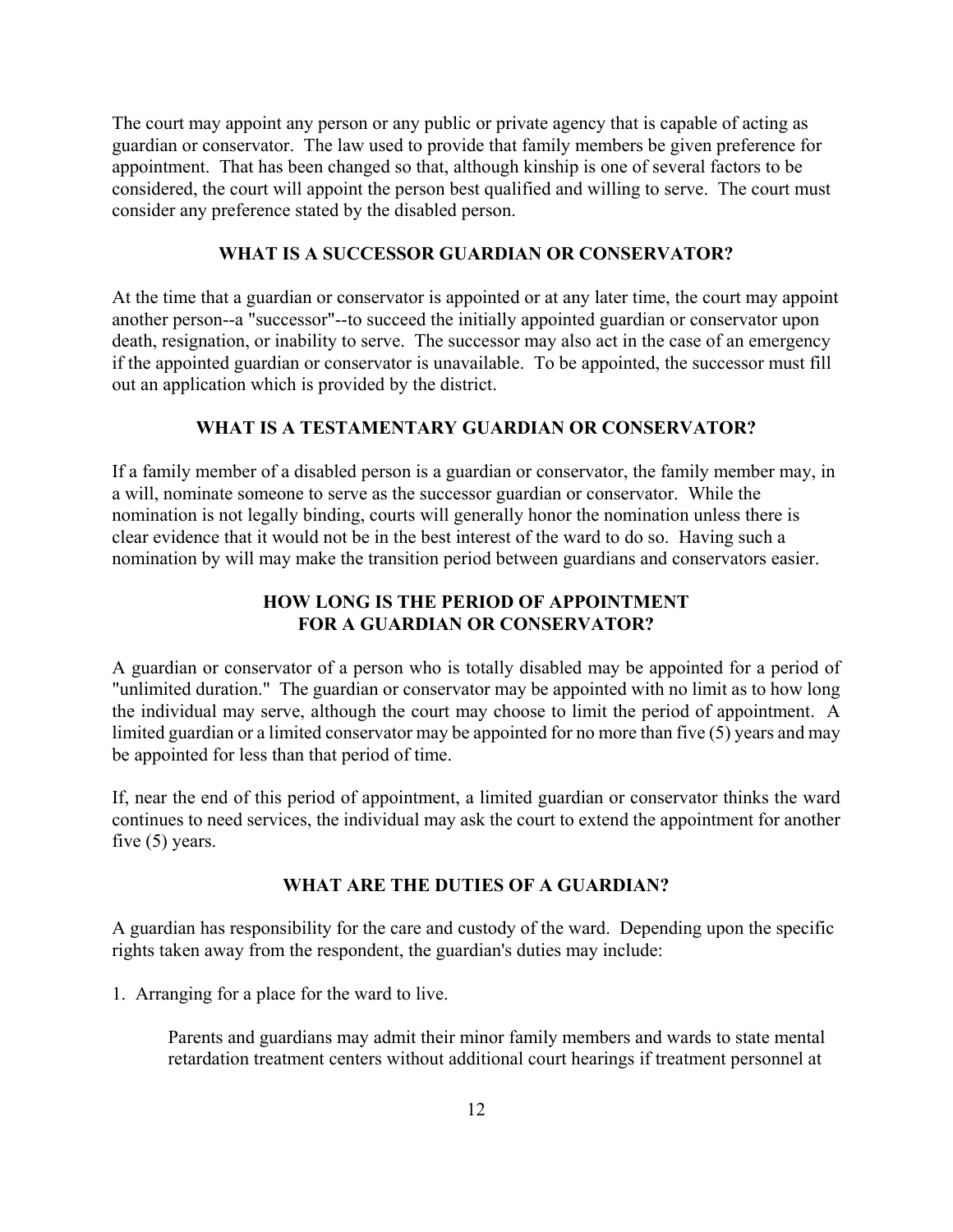the centers approve the placement. This statute also allows a mildly or moderately mentally retarded adult to be voluntarily admitted upon approval of the treatment personnel, but persons voluntarily admitted must be allowed to be discharged upon written request unless involuntary civil commitment is pursued through court.

- 2. Arranging for educational, social, vocational, and rehabilitation services, as well as other services necessary to meet the ward's needs.
- 3. Providing necessary consent or approval to enable the ward to receive medical or other professional services (except that a guardian may not consent to abortion, sterilization, psycho-surgery, removal of a bodily organ, or amputation of a limb without approval of the court except in the event of an emergency requiring such action).
- 4. Managing the financial resources of the ward, unless a separate conservator has been appointed, and carrying out only those duties specifically granted by the court.
- 5. Reporting as required by law. A guardian must report to the court every year as to the personal status of the ward and, if responsible for the ward's finances, must make a financial report to the court every two (2) years. Forms for these reports are available from the district court. The reports are intended to give the court an update on the welfare of the disabled person. The report includes information on where the ward is living, in what programs the ward is involved, and whether guardianship continues to be needed. The financial report is a simple accounting of what money was received by the ward (for instance, the SSI check) and how it was distributed.
- 6. In addition to performing the specific duties assigned by the court, the HFSC State Guardianship Office should advocate for each of its clients:
	- (a) Services that will meet all the needs of the ward,
	- (b) The least restrictive environment for each individual ward, and
	- (c) Protection of the ward's rights.

## **WHAT ARE THE DUTIES OF A CONSERVATOR?**

A conservator is responsible for managing the financial resources of the ward. Within sixty (60) days after appointment, the conservator must file with the court a list of the property of the ward. The conservator must then report every two (2) years as to the money and property which has been received as conservator and how it has been used. A limited conservator manages only some of the financial resources of the ward according to the authority specifically granted by the court.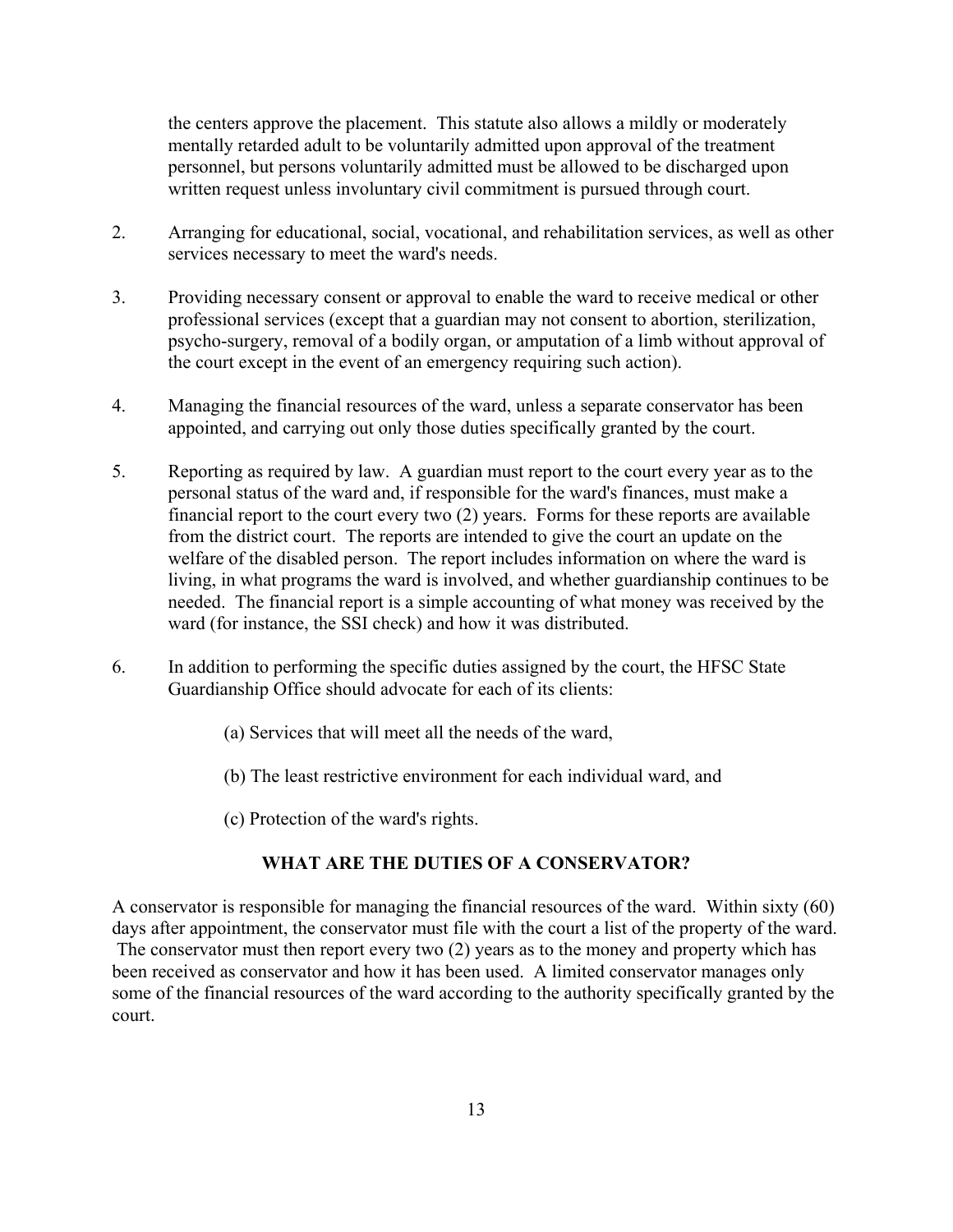The HFSC state conservator is also responsible for managing the financial resources of the ward. Again, their duties are the same as for anyone else who assumes the role as conservator.

In addition, the State Guardianship Office is responsible for:

- applying for client benefits;
- receiving and disbursing client funds;
- establishing and maintaining accurate accounting procedures and records;
- ensuring payment for client care to appropriate facilities;
- paying expenses incurred by client;
- maintaining client eligibility to receive benefits;
- receiving and monitoring quarterly reports of client escrow accounts held by care facilities;
- determining and securing appropriate refunds;
- exploring proper investment of client funds;
- preparing biennial financial reports to the courts.

# **HOW TO CHANGE OR END GUARDIANSHIP OR CONSERVATORSHIP**

At any time, a ward, the ward's guardian or conservator, or any person interested on behalf of the ward may ask the court to:

- 1. terminate an order of disability,
- 2. change an order of disability,
- 3. remove or replace a guardian or conservator, or
- 4. renew the appointment of a guardian or conservator.

A proceeding for any of the actions listed above is generally begun by filing a petition with the district court where the ward is residing. However, if the request is made by the disabled person, it may be by such informal means as a verbal request to the court or by letter, in which case the court will appoint someone to help fill out the petition.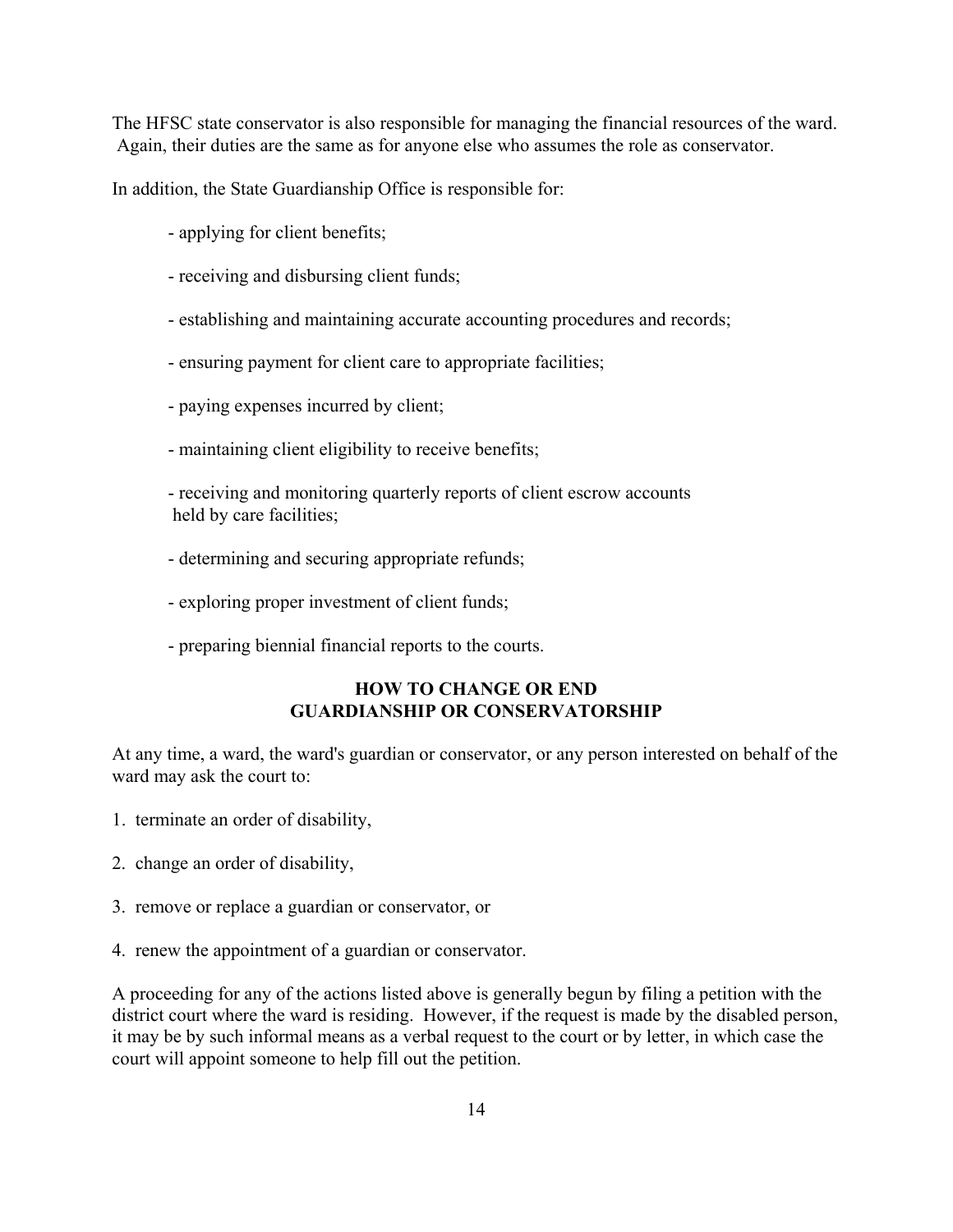The court will hold a hearing within thirty (30) days after the petition is filed (unless more time is needed) to decide whether to do what was asked in the petition.

## **WHAT ABOUT COMMITTEES WHO WERE APPOINTED PRIOR TO JULY 1, 1982?**

Any person who was appointed committee for a disabled person before July 1, 1982 will assume all the duties of a guardian. If a limited guardianship or conservatorship would be more appropriate for the ward than a full guardianship, the committee should have petitioned the court for changes in the original order within one year from July 1, 1982. The disabled person or any other person interested in the disabled person's welfare may also petition for the district court for changes in the original court order. For example:

Paula Gibbons' committee was appointed ten years ago immediately after her parents died. Paula's sister is her committee. Paula lives in an apartment with a friend and works in a local cafeteria. When Paula saw her social worker last month, she suggested Paula petition the court to modify the original order. Paula agreed that she needed help with her finances but not her personal affairs and asked the social worker to help her file the petition.

#### **WILLS AND TRUSTS**

A will is a legal document by which a person declares what is to be done with the person's money and property after death. By will, a person may dispose of property, name a guardian to care for minor children or a family member for whom the person has been appointed as guardian or conservator, or create a trust for the care and benefit of a loved one.

Any person over the age of eighteen (18) who has not been declared legally disabled has the right to make a will. If a person dies without a will, state law determines how the property is distributed. If you are planning for the future needs of a disabled person, a will becomes especially important. Parents of a disabled child may want to leave a greater portion of their estate to that child than to others less in need of support and services. In addition, the way that property is distributed to the disabled person may have an impact on government services and benefits to which the disabled person might otherwise be entitled.

A trust is an arrangement by which one person (the trustee) manages money and property (the trust) for the benefit of another (the beneficiary). The trustee manages the trust according to the directions of the person who establishes it. One advantage of a trust, if the trust is properly established, is that any funds held for an individual are not counted as a resource to the beneficiary and therefore are not included in any accounting of the income for different income eligible programs. The beneficiary must not be able to terminate the trust or to control the amount or frequency of distributions from the trust. The trustee must have great discretion as to when the trust benefits are distributed and whether the principal of the trust estate can be used.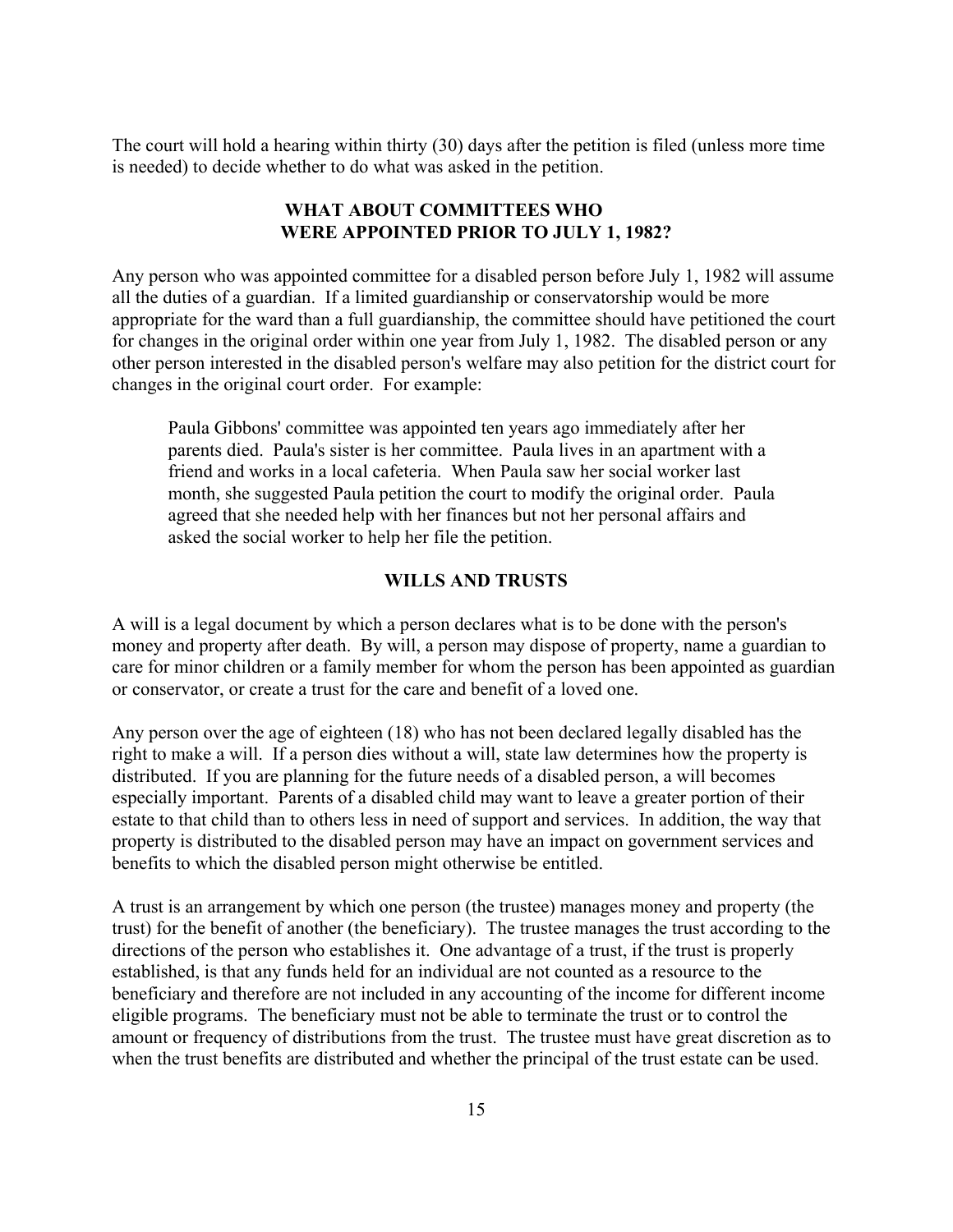The trustee is the person who manages the money of the trust: investing funds, writing checks, doing the accounting, and filing tax returns. You may discuss who should be the trustee with the trust officer of your bank. You may want to have the trust department of your bank as trustee, because: (1) the staff is trained in investment and money management; (2) the bank would be a permanent trustee, with no interruptions due to moving away, illness, or death; and (3) the responsibility might be more than a family member can manage. If a bank or other corporation is established as trustee, you may appoint an advisory committee to help the trustee decide how the trust estate should be spent. The advisory committee would be made up of family and friends or other persons familiar with the needs of the disabled person.

A major source of public support for persons unable to support themselves financially through employment is Supplemental Security Income (SSI). Regulations prohibit an SSI recipient from having resources above a certain amount. Other state and federal programs may have similar limitations on an individual's resources in order to qualify for assistance. Trustees should carefully review all rules governing eligibility for services before making any distribution of money to the disabled person.

It is not necessary to have a great deal of money before establishing a trust. A lawyer can advise you if it will be to the benefit of the disabled person. Upon death of the beneficiary, the trust may continue for the benefit of another person or it may be terminated and the funds distributed as established at the time the trust was first set up. A bank may be made trustee, and an advisory committee may be appointed to make decisions about use of the trust.

#### **ADVANCE DIRECTIVES**

The Kentucky Living Will Act of 1990 and the Kentucky Health Care Surrogate Act of 1990 were repealed by the 1994 General Assembly, and in their place, the Kentucky Living Will Directive Act was created. This Act's Living Will Directive form combines into one document such decisions as whether or not to authorize life-prolonging treatment, the withholding or withdrawal of artificially provided food or water, and the designation of a health care surrogate to make health care decisions on a person's behalf. This form may be expanded upon to include other health care decisions made in advance by a person at a time when s/he is able to make informed decisions. The Kentucky Living Will Directive Act mandates the proper execution of a Living Will Directive, including who can and cannot be a witness to its signing. It is up to the person who executes a Living Will Directive or Advance Directive in some other form, or that person's responsible party, to notify the person's attending physician and any health care facility where that person is a patient of the Advance Directive. A Living Will Directive may be revoked while a person still has decisional capacity by a signed writing declaring an intention to revoke it, destruction of the document by or at the direction of the person whose Living Will Directive it is, or orally by that person in front of a health care provider and one other person.

Designation in a Living Will Directive of a health care surrogate who will make decisions that have not already been made in the Living Will Directive is preferable over designating a person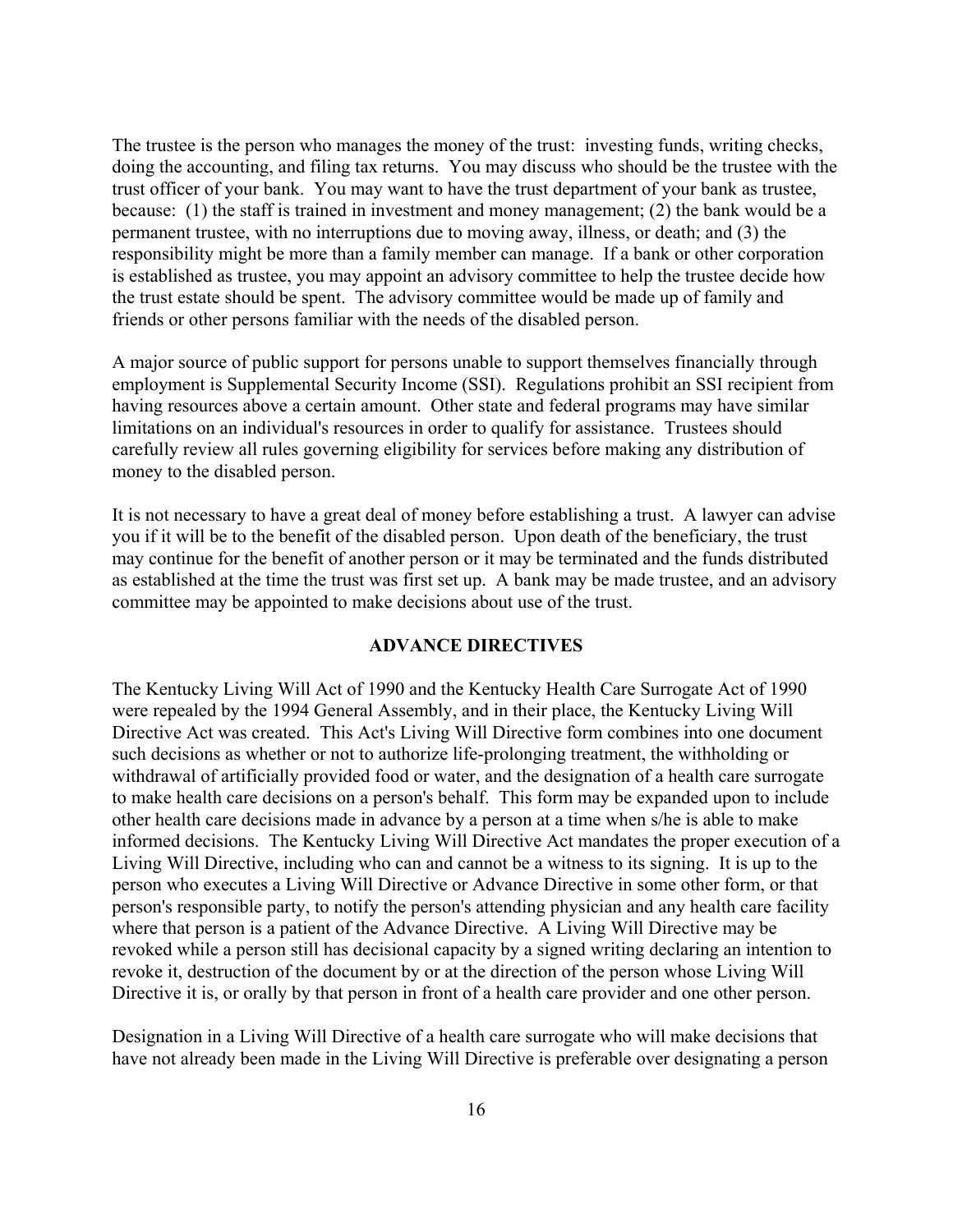to make these decisions through a Durable Power of Attorney. This is because a guardian may be appointed to replace an attorney-in-fact, but a health care surrogate appointed in a Living Will Directive, in general, is not overridden by a guardian.

A properly executed Living Will or Health Care Surrogate designation prior to July 15, 1994 will still be honored as they were under the previous law.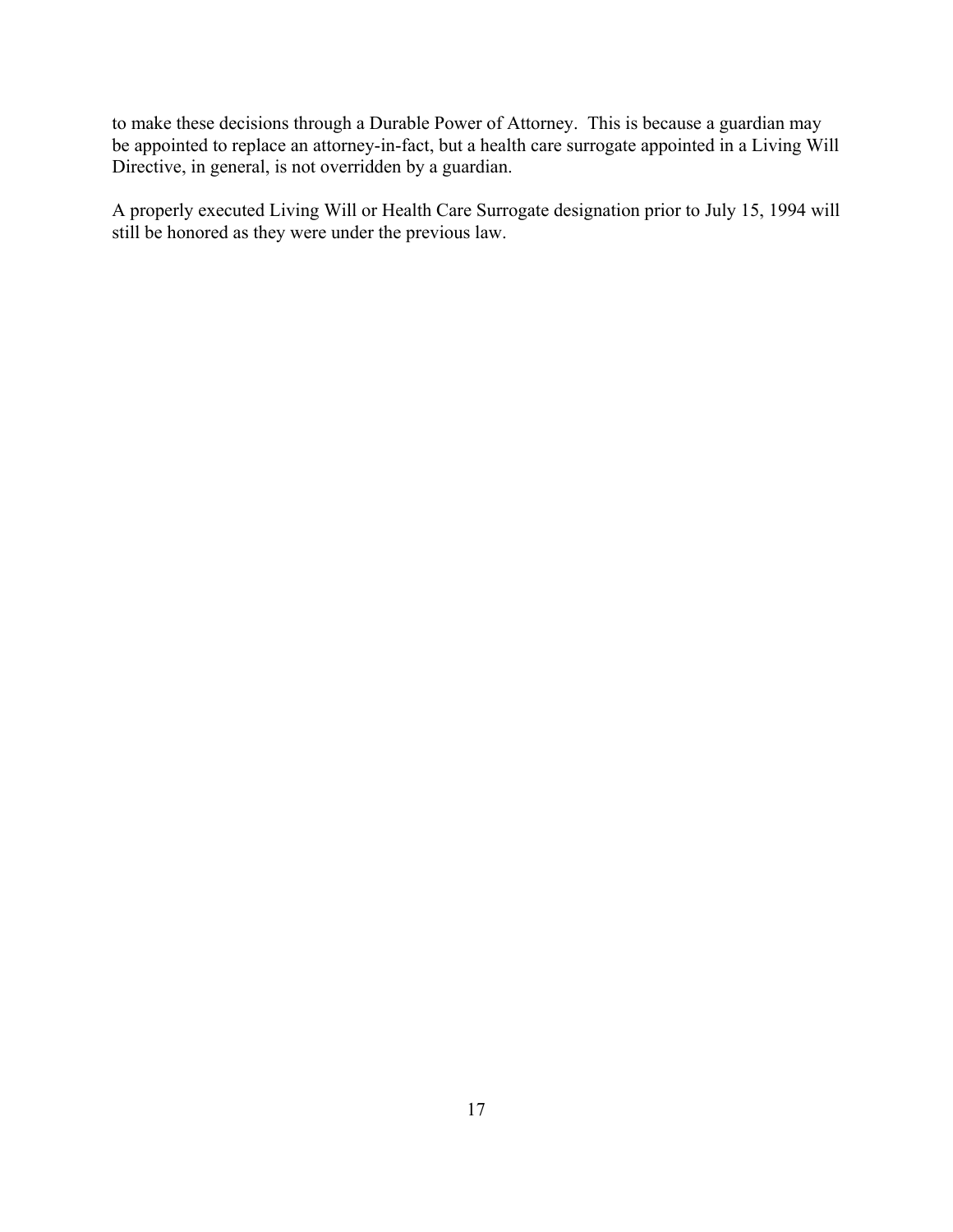## **DEFINITIONS**

The following terms are used in Kentucky's guardianship law (KRS 387.500 to 387.770 and 387.990) and will be used by lawyers, the court, and judges during the guardianship proceeding:

- 1. Committee: A person appointed by the court before July 1, 1982 to have full care, custody, and control of a disabled person and the disabled person's estate. Committees are now called "guardians."
- 2. Conservator: An individual, agency, or corporation appointed by the court to manage the financial resources of a disabled person.
- 3. Disabled Person: One declared by a court to be unable to provide for physical health and safety (health care, food, shelter, clothing, hygiene, etc.) or to manage property effectively.
- 4. Emergency Guardian or Conservator: One appointed after a petition for a determination of disability is filed but before the proceedings are completed and before a guardian or conservator has been appointed.
- 5. Guardian: An individual, agency, or corporation appointed by the court to have full care, custody, and control of a disabled person and to manage the financial resources of that person.
- 6. Limited Conservator: One appointed by the court to assist in managing the financial resources of a partially disabled person and one whose powers and duties have been specifically listed by court order.
- 7. Limited Guardian: A guardian with fewer than all the powers and duties of a full guardian and whose powers and duties have been specifically listed by court order.
- 8. Partially Disabled Person: One who is unable to provide for some needs and/or manage financial resources but who is not fully disabled.
- 9. Petitioner: The person who files the petition for a determination of disability.
- 10. Respondent: A person who is thought to be disabled and on whose behalf a petition for a determination of disability has been filed.
- 11. Standby Guardian or Conservator: A person nominated in a verified petition for voluntary appointment of a guardian or a conservator to serve as guardian or conservator upon future appointment by the court.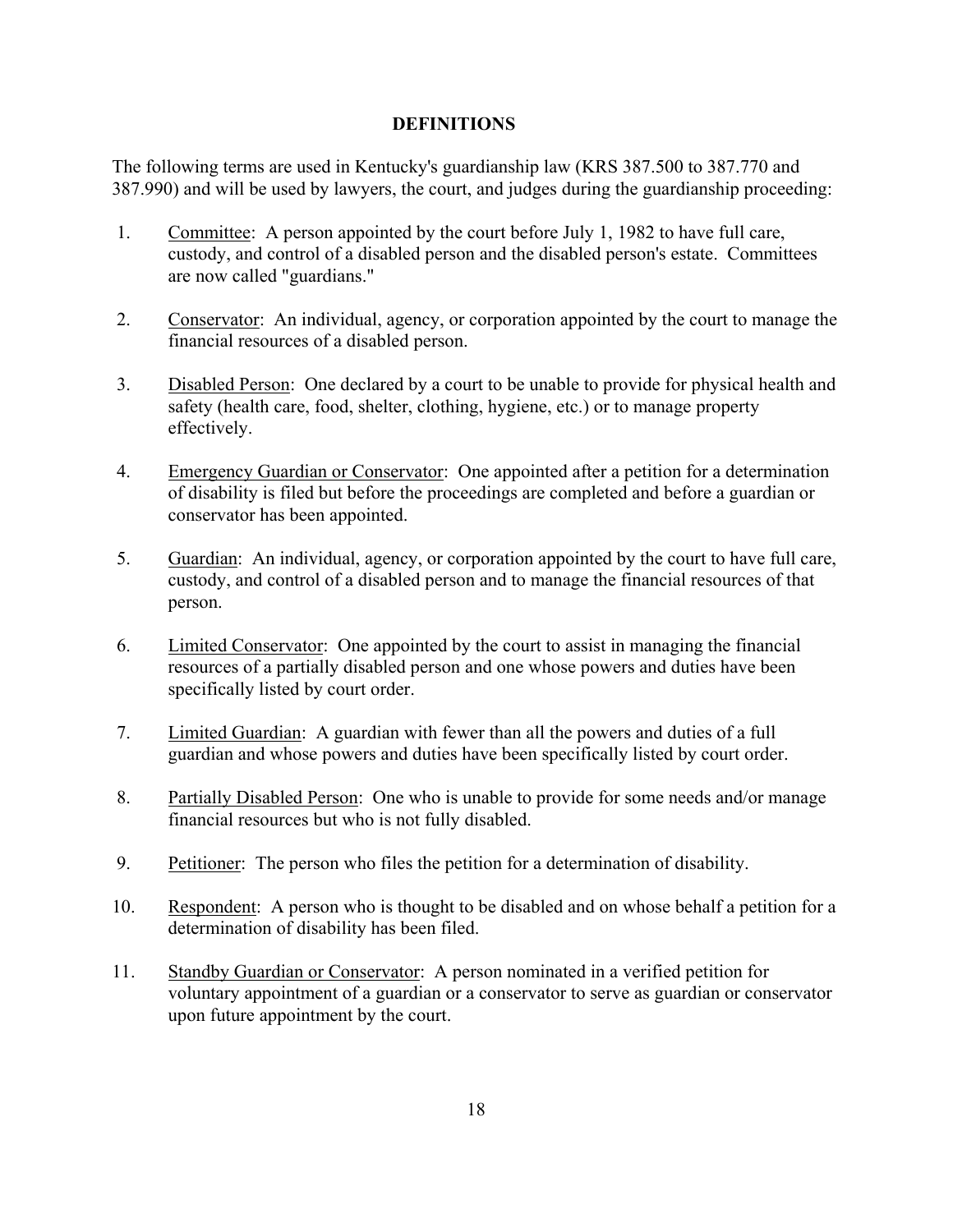- 12. Successor Guardian or Conservator: A person appointed by the court to succeed a guardian or conservator upon death, resignation, removal, or incapacity. A successor guardian or conservator may also act in the case of an emergency if the acting guardian or conservator is unavailable.
- 13. Testamentary Guardian or Conservator: A person named in the will of one who has been appointed by the court as guardian or conservator to succeed the guardian or conservator upon death. A testamentary nomination may be made only by a parent, spouse, or child of a disabled person.
- 14. Ward: A disabled person for whom a guardian or conservator has been appointed.

Office of Public Advocacy Protection and Advocacy Division 100 Fair Oaks Lane, Third Floor Frankfort, Kentucky 40601 (502) 564-2967 Toll Free & TTY: 1-800-372-2988

Revised 2004